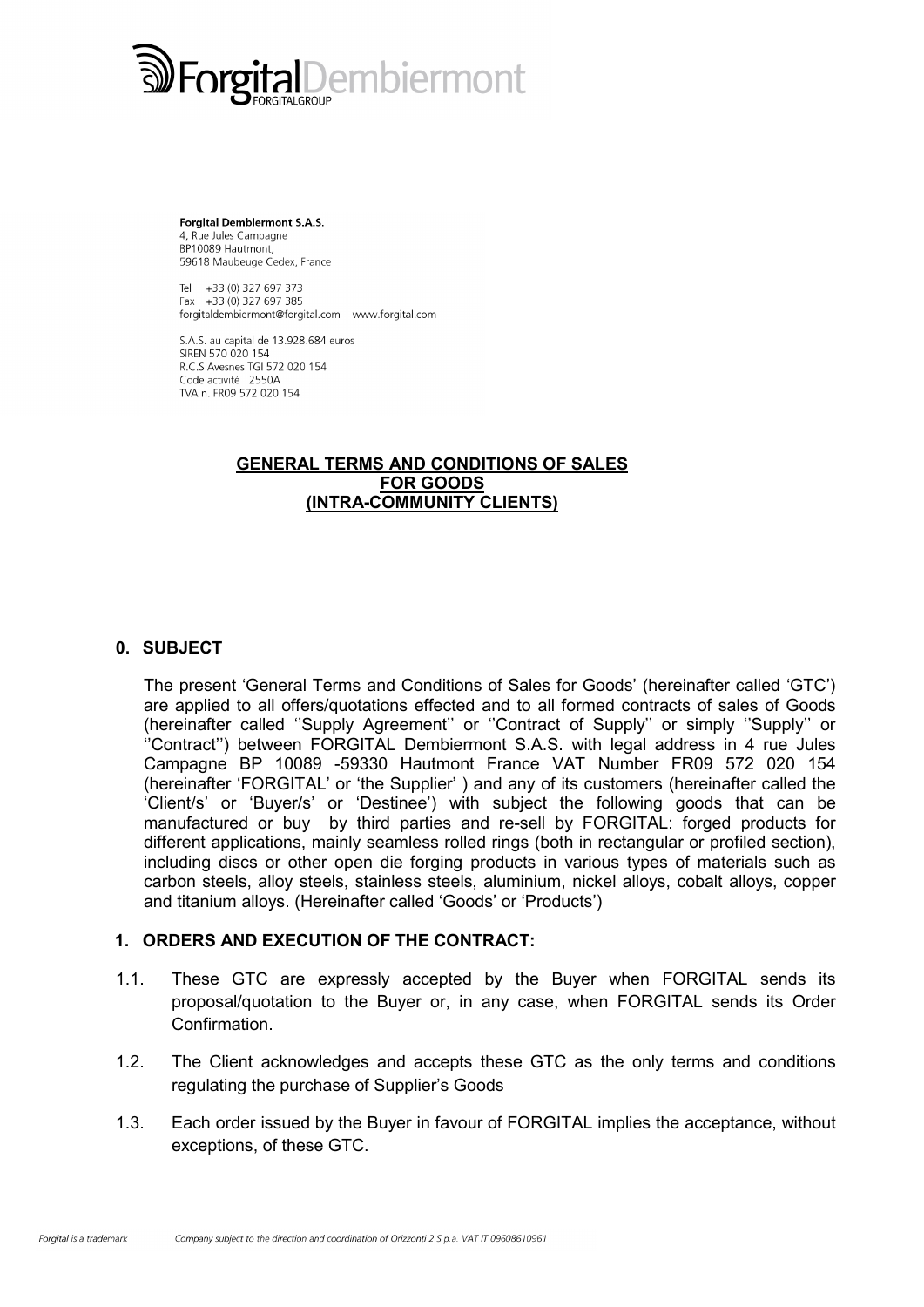

- 1.4. In no case any general condition of purchase in any manner inserted, mentioned, quoted in the Client's correspondence and forms shall be considered as applicable in the supply of FORGITAL's Products
- 1.5. Save a shorter validity is expressly indicated in FORGITAL's documents, Proposal/quotation is valid and effective only if the complete and definitive negotiation is performed or Purchase Order is sent by the Buyer to the Supplier within 3 (three) days from the date of proposal/quotation. The shipment date/s shall be fixed only in Order Confirmation sent by Supplier to Buyer.
- 1.6. It is understood that the Client is solely and fully liable for the choice of the technical specifications/characteristics and shall keep FORGITAL harmless from any claim that any third party may raise in connection to wrong, mistaken, improper specifications. In no case the Supplier may be held liable or responsible for any verbal or written comment or suggestion given in relation to the technical specifications, unless such activity is expressly agreed in writing as part of a collateral consultancy agreement.
- 1.7. The Contract of Supply is considered formed only after FORGITAL sent the Order Confirmation to Client.

### 2. PRICES

- 2.1. Prices and currencies are those indicated in Order Confirmation. Unless otherwise stipulated, the prices of the Goods neither include the VAT (Value Added Tax) amount nor other taxes, duties etc related with the Goods (hereinafter called as 'Taxes'). Amount of Taxes in relation with the supply of the Goods shall be at the Buyer's expense and shall be invoiced by FORGITAL to the Buyer in the commercial invoice or through a separate invoice.
- 2.2. Furthermore, the Buyer shall provide all necessary documents and shall support Supplier with all necessary activities to demonstrate the Intra European Union destination of the Supply of the Goods within the time schedule provided by French/European Union Competent Authorities. Should the Buyer fail to provide the Seller with any of necessary documents or to support the Seller in proper way, then the Buyer shall be liable to indemnify the Seller for all the costs due to the drawback of VAT and probable penalties/sanctions applied by French/European Union Fiscal Authorities.
- 2.3. If FORGITAL grants a discount, it shall be applicable only for the specific Supply for which the discount has been granted and mentioned on the Order Confirmation.

# 3. TERMS, DELIVERY AND EXECUTION OF FORGITAL'S OBLIGATIONS

3.1. The delivery date indicated on Order Confirmation is only estimated and not essential. In any case, 30 (thirty) working days of grace period shall be applicable on delivery date indicated by FORGITAL.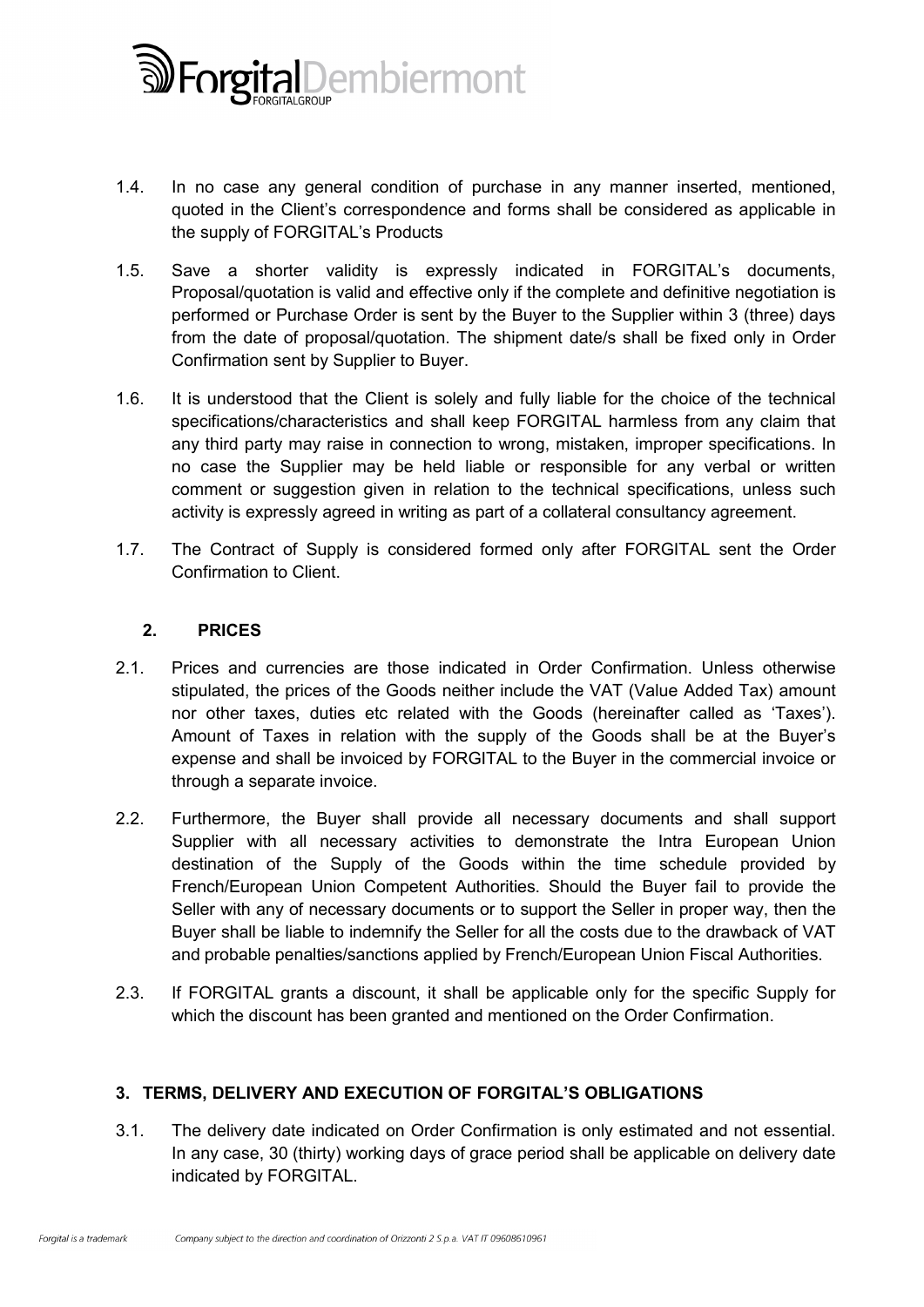

- 3.2. In case of delay in the delivery of the Goods, Supplier shall not be liable for any loss or damage of any kind whatsoever directly or indirectly caused by any delay in the delivery of the Goods or completion of the Supply. Moreover, in no event the Supply regulated by these GTC shall be automatically terminated in case of late deliveries, nor shall the Client be entitled to terminate the Contract of Supply in case of late deliveries.
- 3.3. No penalties or liquidated damages shall be applicable by the Client to FORGITAL in case of late delivery of the Goods.
- 3.4. The events which can prevent or delay the supply are, by the way of an example, strikes, insurrections, wars, locks-out, earthquakes, fires, flooding, pandemic, atmospheric events, imports embargoes, delays in deliveries by the suppliers of FORGITAL, limitations of supply of energy, unexpected breakage of a machinery or of an equipment, limitations on traffic circulations are expressly recognized by the Buyer as force majeure events or, in any case, events for which FORGITAL shall not be considered responsible in case of delay in the deliveries .
- 3.5. Prices offered are intended ex works FORGITAL's warehouse in Hautmont France as per updated Incoterms.
- 3.6. In case of delay in the collection of the Goods ready for shipment, the Client shall bear all the expenses concerning the occupation of FORGITAL's warehouses and yards. It being understood that the risks of damage, deterioration and/or theft of the Products shall be borne by the Client from the date of delivery indicated in Order Confirmation.
- 3.7. Packaging is not included in quotation. Should Client require a specific packaging during the negotiation phases, it shall be quoted separately.

# 4. CANCELLATION OR CHANGING OF THE ORDER

4.1. The Buyer shall not have the right to cancel or require a change of all or any part of the Purchase Order unless agreed in writing by FORGITAL.

### 5. WARRANTY

- 5.1. Whereas Buyer will have the right to assert its warranty claiming only if FORGITAL has already received the full payment of the Goods for which it requires the warranty, FORGITAL warrants that the Products are in compliance with Order Confirmation technical characteristics. FORGITAL, anyhow, does not warrant that Products shall be 'fit for purposes' or of 'merchantability quality' or similar concepts.
- 5.2. In case Supplier should provide a trial sample or a prototype, FORGITAL' undertaking shall be solely that the Products shall be in compliance with the characteristics of trail sample. In any case the Client shall not be entitled to refuse the Products or require modifications thereof, should the inconsistencies with the mentioned characteristics be trivial and/or fall within the normal and/or agreed tolerances and limits.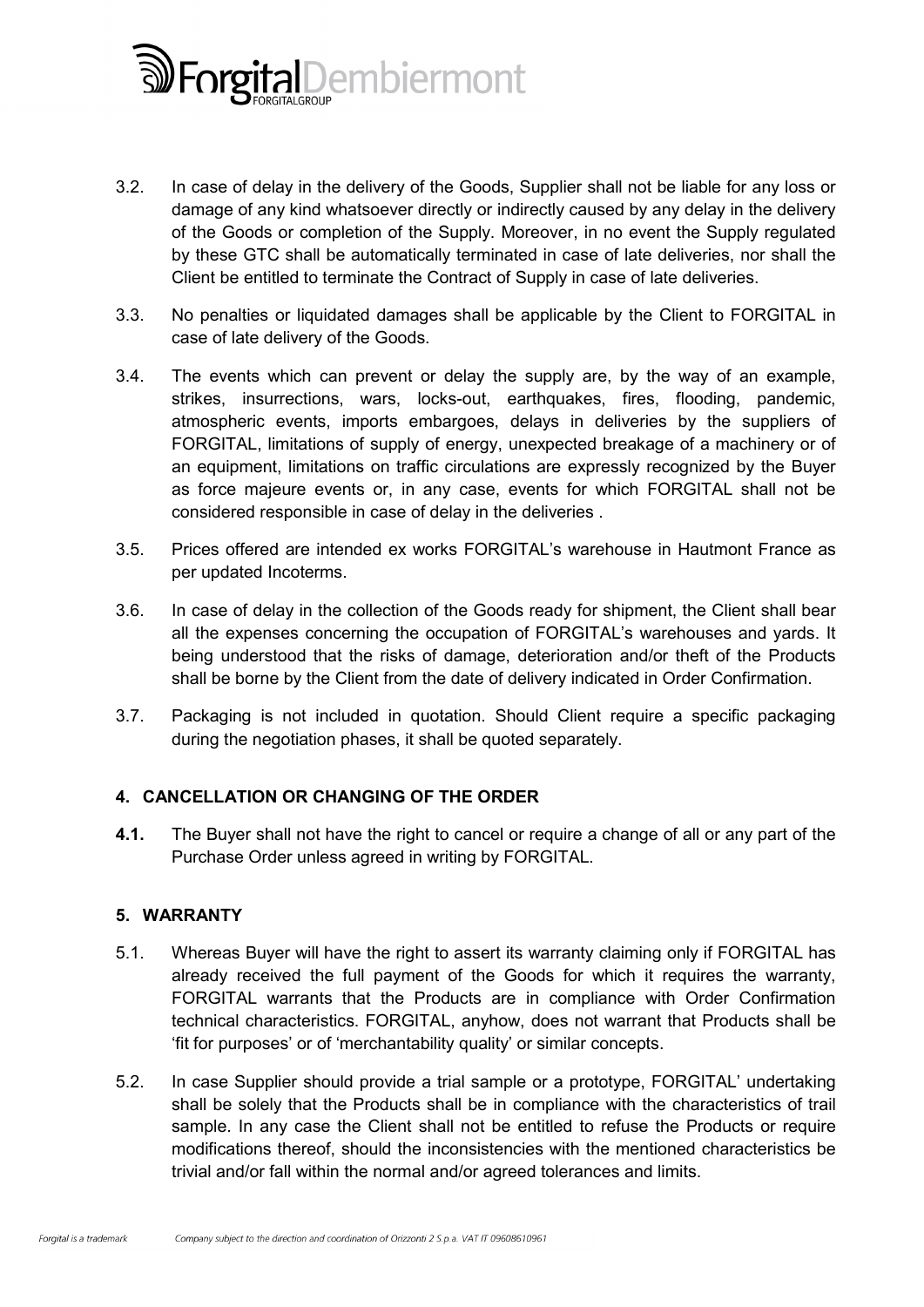

- 5.3. The warranty period is of 12 (twelve) months from the relevant delivery date of the Goods.
- 5.4. The warranty may be claimed by the Client only, whilst the Client's assignees or other third parties shall not have any direct claim against FORGITAL
- 5.5. In any case the warranty shall not applied to those machineries, equipment, plants in which the Goods are used or installed and the Client expressly waives to claim any damage, loss, cost and/or for injury or death of personnel assigned to the use of such machineries, equipment, plants which could, directly/indirectly, arise
- 5.6. The warranty shall not apply in case of defects, damages or failure of the Goods resulting as a consequence of and/or from:
	- 5.6.1. improper storage, maintenance, use, application;

5.6.2. damages caused by accident, fire or other casualty or negligence not ascribable to FORGITAL;

5.6.3. failures resulting from unauthorised modifications or alterations of the Products;

5.6.4. any damage, loss or consequence deriving from defects or non-compliance of the Products caused by failure, deficiencies and/or mistakes in the information or technical specifications supplied by the Client;

5.6.5. any other cause, not ascribable to FORGITAL's negligence

5.7. The Client forfeits from warranty if he should not provide to suspend immediately the use of the Goods in case of discovery of a non-conformity or of a defect on the Goods

5.8. During the warranty period, FORGITAL shall repair or replace, at its own discretion, free of charges the Products found not in compliance. If required by the Supplier, the goods to be repaired or replaced should be returned, at the Client's costs, to FORGITAL's premises.

5.9.The Client shall, sub poena of forfeiture of the warranty, notify in writing by email with Supplier's confirmation of such communication or by registered letter with return receipt, any non-compliance or discovered defects, within and no later than 14 (fourteen) days from the date of receiving of the Goods. In case of hidden defects within and no later than 8 (eight) days from the date of relevant discovery. The burden of proving the date of receiving or of the relevant discovery lies with the Client. In no case claims for non-compliance or for defects shall be accepted if received by FORGITAL after 12 (twelve) months from the date of delivery of the relevant Products.

5.10. Any further express or implied warranty of fitness or merchantability as well as any reimbursement of costs or other obligations or liability either direct or by the way of redress including those for direct, indirect, incidental or consequential damages are, to the extent permitted by law, expressly excluded and waived.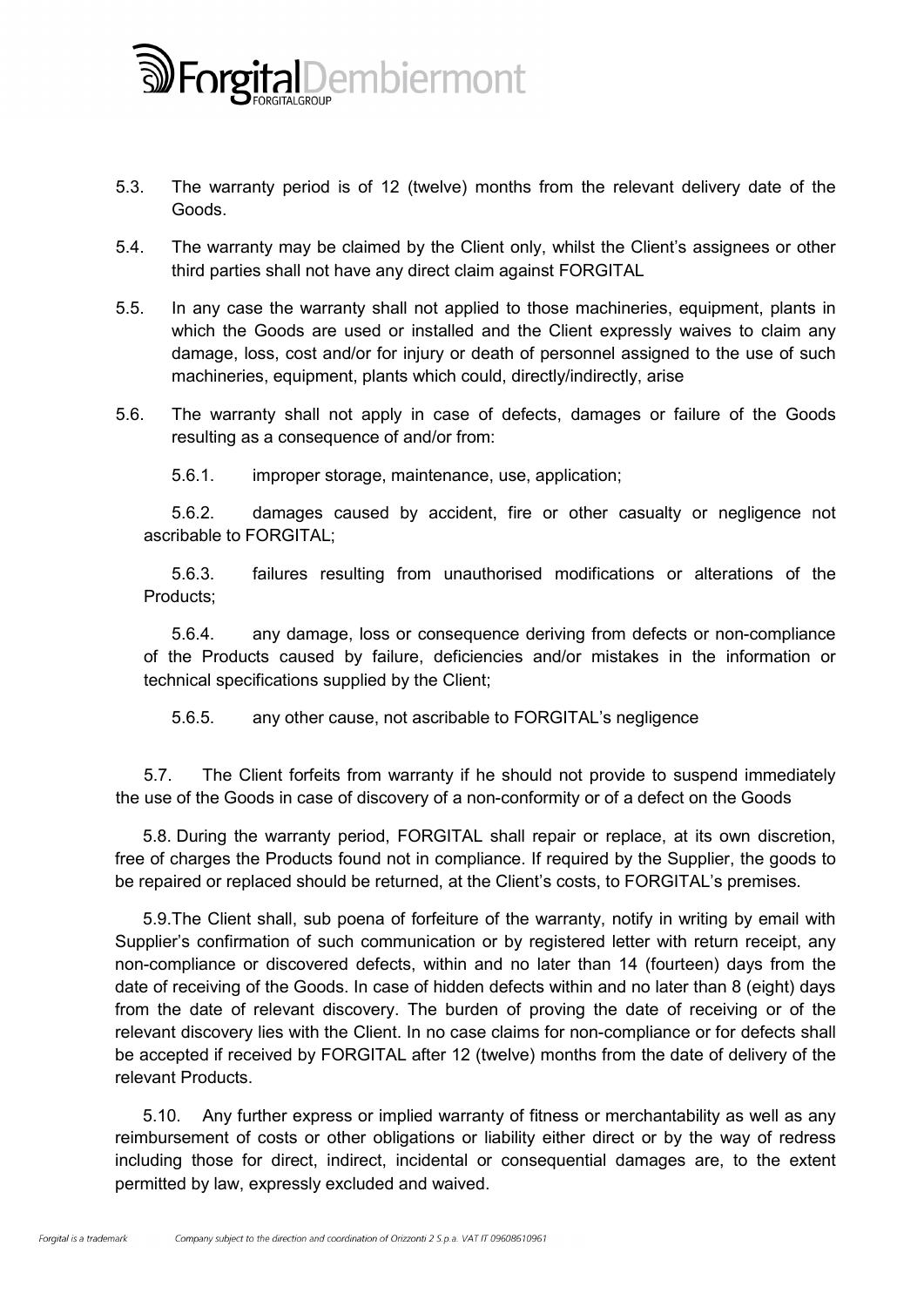

# 6. LIMITATION OF RESPONSIBILITY

6.1. In no event shall FORGITAL be liable to the Client, Client's assignee and/or any other third party for any claim, whether arising under contract, tort (including negligence), strict liability or otherwise, for loss of revenue, loss of profit or loss of use of capital, downtime of facilities, standby of equipment/plant, standby of personnel, loss of business reputation or opportunities, loss of production, loss of product and/or for any special, in direct, incidental or consequential loss or damage of any nature (including any penalty or liquidated damages applied by Client's customers to Client) arising at any time or from any causes whatsoever and whether or not foreseeable, even if caused or contributed to by the negligence or breach (statutory or otherwise) of FORGITAL in relation to Supply Agreement

6.2. Notwithstanding any other provisions on the contractual documents and except the case of demonstrated wilful misconduct of FORGITAL, maximum cumulative and aggregate responsibility/liability of FORGITAL towards Client and/or any third party for whichever reason shall not exceed the amount paid by the Client for the claimed Goods.

### 7. RETIRE AND DELIVERY OF ORDERED GOODS

- 7.1. At the expire of the agreed delivery terms, but, in any case, not later than 10 (ten) days from the notice of Goods ready for collection, the Buyer is obliged to provide for the collection of the Goods.
- 7.2. The above term elapsed, FORGITAL shall be authorised to issue the relevant invoice and the terms of payment shall accrue as indicated in Order Confirmation and the relevant Goods shall be stored in FORGITAL's yard at Client's costs and risks, with forfeiture of warranty without any responsibility for the Supplier. FORGITAL in addition shall be authorized to debit to the Buyer 0,2% (zero-point two percent) of total amount of Order Confirmation for each/part of week of delay as handling and stored charges.

# 8. PAYMENTS AND DELAYS ON BUYER'S OBLIGATION

8.1. Unless otherwise agreed, payment of the Goods shall be effected by swift bank transfer in favour of FORGITAL in its bank account in accordance with the following terms:

8.1.1. 50% (fifty percent) of the total amount when Order Confirmation is sent by Supplier to Buyer

8.1.2. Balance 50% (fifty percent) of the total amount when FORGITAL informs the Client of Goods ready for collection. In any case collection of Goods can be effected only when full payment is received in Supplier's bank account without recourse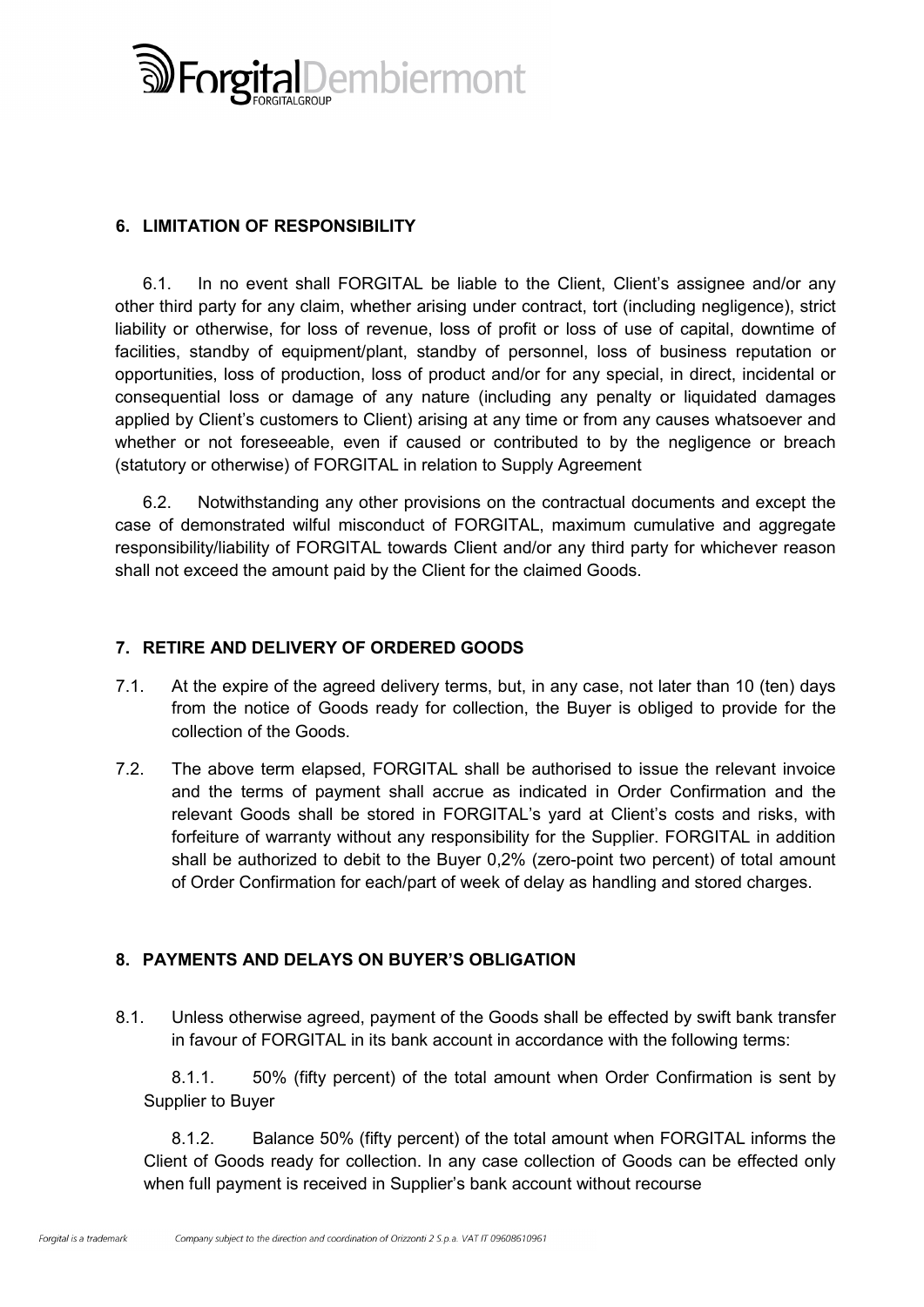

- 8.2. FORGITAL's invoices shall be exclusively paid at its domicile
- 8.3. In no event shall any claim on the Products, defect or non-compliance of the Products, even when expressly acknowledged as such by FORGITAL and/or delays of delivery of the Products give the Client the right to suspend the relevant payments and/or any other payment for whichever reason due to FORGITAL (*Solve et repete*).
- 8.4. Should the Client delay or fail to comply with the payment terms, even if the Client is in delay with just one payment term, FORGITAL shall be entitled to suspend all the pending deliveries, until full payment of the outstanding credits, even if related to other contracts of supply and/or until receipt of proper guarantees for any future delivery. In case of delay on payment terms, Buyer shall pay to FORGITAL for each/part of week of delay 0,1% (zero-point one percent) of penalty calculated on the delayed amount.
- 8.5. In case of plurality of Contracts, if the Buyer should not provide to pay or delay in the payment of just one invoice, FORGITAL is authorized to suspend the outstanding Supplies, without prejudice to any other rights FORGITAL may have or to any other damages to be paid by the Client to FORGITAL in accordance with any other provisions of Supply Agreement
- 8.6. Notwithstanding any other provisions, FORGITAL shall be authorized to terminate the Supply Agreement, for right cause, should the Client fail to provide for the payment within 15 (fifteen) days from receiving of notice to pay from the Supplier.
- 8.7. In no event shall the Client be entitled to set-off its debts toward FORGITAL against credits and/or claims toward the latter.

### 9. SUPPLIER'S RIGHT TO TERMINATE THE SUPPLY AGREEMENT

9.1. FORGITAL shall have the right to terminate all or any part of the Supply Agreement, without any responsibility, in the following circumstances:

- the Buyer becomes insolvent, bankrupt or makes an assignment for the benefit of creditors, or a receiver is appointed for a substantial part of Buyer's assets.

### 10. CONFIDENTIALITY AND FORGITAL INTELLECTUAL PROPERTY RIGHTS

10.1 The Client shall not represent in any way that it has the any right or title on the trade marks owned by FORGITAL nor apply to register in its own name trade marks that are similar to, or may be confused with the trade marks owned by Supplier

10.2. Furthermore, the Client agrees that the Confidential Information disclosing by FORGITAL shall be kept strictly confidential and shall not be sold, traded, published or otherwise disclosed to anyone in any manner whatsoever, including by means of photocopy, reproduction or electronically, without Supplier's prior written consent

10.3. The Client shall be responsible for ensuring that all persons to whom the Confidential Information is disclosed shall keep such information confidential and shall not disclose or divulge the same to any unauthorized person. Client shall remain liable to FORGITAL for any breach or noncompliance by any such person. Client agrees and acknowledges that because of the valuable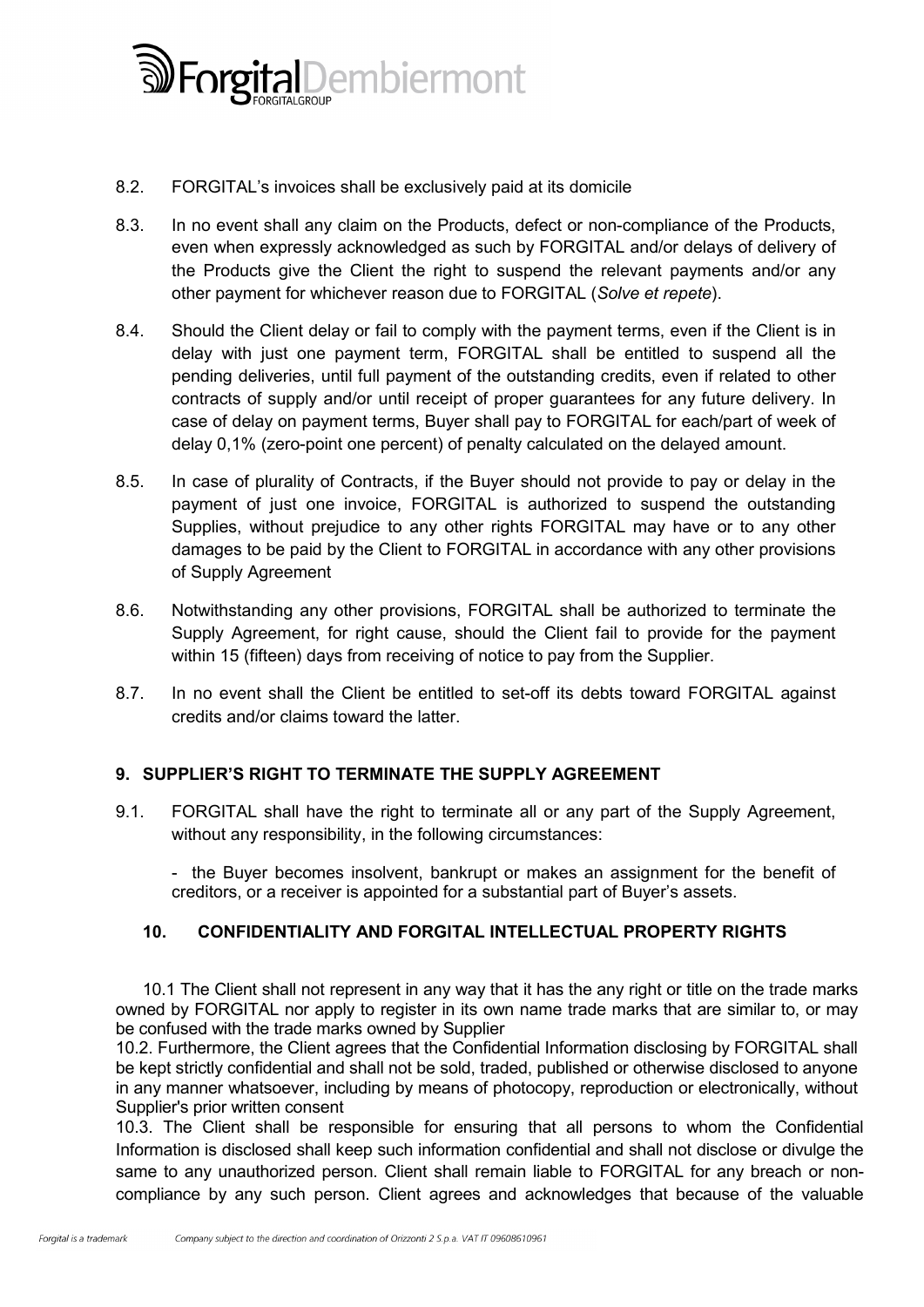

nature of the Confidential Information, damages alone may not be an adequate remedy for a breach of any term and therefore agrees that Supplier shall be entitled to the remedies of injunction, specific performance and other equitable relief for a threatened or actual breach of any term by it or any of its directors, officers, employees, agents, consultants or contractors without proof of special damage.

10.4 In the event Client should breach any of the obligation provided by this article, Client is undertaken to grant and recognize to FORGITAL the minimum amount of Eur 250.000,00 (eur two hundred and fifty thousand,00) as contractual' penalty, without prejudice to Supplier's rights to pursue other forms of relief

# 11. SEVERABILITY

11.1. If any provision of these GTC shall be fount invalid or unenforceable, the invalidity and unenforceability shall not affect the other provisions of GTC which shall remain in full force and effect. The Parties agree to attempt replacing any invalid or unenforceable provision, a valid or enforceable provision which achieves to the maximum possible extent, the objectives of the invalid or unenforceable provision.

# 12. RETENTION OF TITLE

12.1. FORGITAL shall be the sole owner of the Products supplied until full payment of the same effected by the Client. Should the Supply Agreement be terminated due the Client's breach of the Contract, the instalments already paid by the Client shall be kept by FORGITAL as an indemnity, without prejudice to FORGITAL's right to claim for further damages.

12.2. The Client has the right to sell the Products in the ordinary course of business on the understanding that the proceeds of any such sale shall belong to FORGITAL to whom the Client shall account such proceeds up the concurrence of the full amount due by the latter to the former for the Supply of the Products

12.3. FORGITAL shall have the right at any time to revoke the above mentioned Client's right of sale by written notice, if the latter is in default with respect to the payment of any sum due for more than 15 (fifteen) working days

12.4. The Clients' right to sell the Products shall furthermore automatically cease and payment of the Goods becomes immediately due if a receiver is appointed over any assets or undertakings of the Client or a winding up order is made against it, or if the Client goes into a voluntary liquidation or causes a meeting or a composition with creditors, or commits any act of bankruptcy or if its assets are attached without any defence being raised.

12.5. Notwithstanding the moment of the actual transfer of title on the Products, all the risks relevant to any loss or damage of the Products are borne by the Client when Goods are ready for the collection in Supplier's warehouse as per ex works updated Incoterms provisions.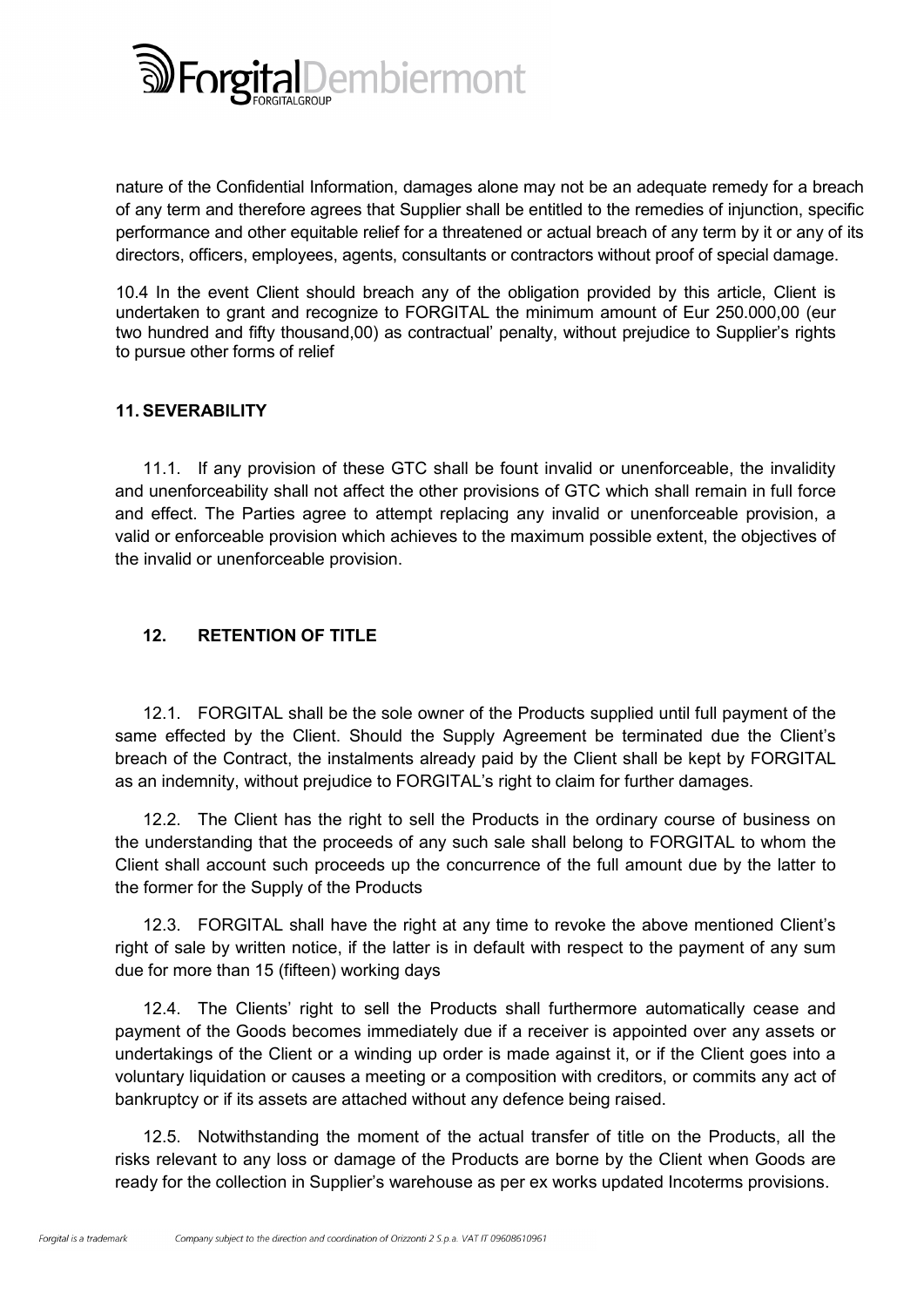

### 13. PERSONAL PROTECTIVE EQUIPMENT

Please respect the current safety requirements of our company. In particular, in order to enter the plant, safety shoes, helmet and a high visibility jacket must be worn. Any action considered not conforming to these requirements and therefore capable of putting in danger the workers involved will be stopped.

#### 14. GHG PROTOCOL

Forgital Italy is committed to respecting the standards indicated in the Greenhouse Gas Protocol. To fulfil these standards, Forgital Italy S.p.A. asks each client to render available information regarding gas emission effecting global warming arising from the transport and use of the product purchased in Forgital Italy S.p.A.

### 15. ARTICLE 17 - ORGANIZATIONAL, MANAGEMENT, AND CONTROL PROCEDURE TO LEGISLATIVE DECREE NO. 231/2001

Forgital Italy S.p.A. has adopted and implemented an organizational, management and control procedure that ensures compliance with Legislative Decree No. 231/2001 throughout the execution of its corporate activities (hereinafter "Procedure"). The Procedure aims at the prevention of the crimes described by the above-mentioned Decree, including but not limited to, corruption, modern slavery, violation of health and safety at the workplace, violation of the laws on environmental prevention and protection.

The Procedure comprises a system of internal controls and precautionary measures aimed at preventing the crimes described in the Legislative Decree No.231/2001, and a Code of Ethics ensuring the compliance of all corporate activities with the best crime prevention Standards.

[The Counterpart] declares to be well aware of, and accept the Code of Ethics of Forgital Italy S.p.A. and the principles published on the Company's website www.forgital.com. Furthermore, the Counterpart acknowledges that the Company has developed and adopted an Organizational Management and Control System that is also available at the same website.

The Counterpart undertakes to comply with all parts of the Procedure, and Code of Ethics of Forgital Italy S.p.A. that are applicable to its operations under this private agreement. More specifically, the Counterpart commits (also on behalf of other thirds or subcontractors assigned with any of the contractual tasks) to execute the contractual activities and obligations hereunder by taking all due measures to prevent any misconduct to Legislative Decree No. 231/2001. By ensuring compliance with Legislative Decree No. 231/2001, the Counterpart herein also commits to refrain from any action, operation and/or conduct that may expose Forgital Italy SpA to any liability under this Decree.